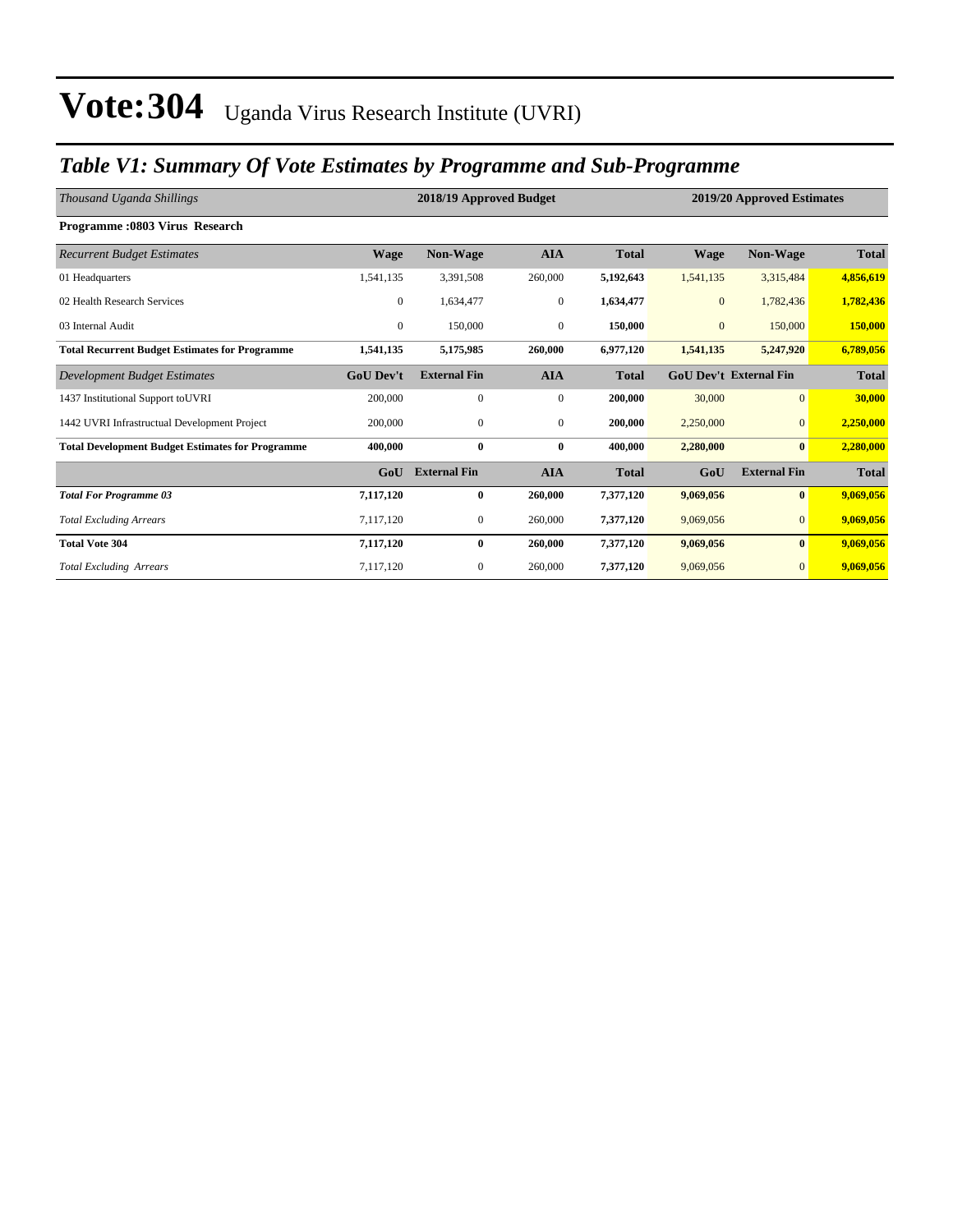### *Table V2: Summary Vote Estimates by Item*

| Thousand Uganda Shillings                                          |           | 2018/19 Approved Budget |          |              | 2019/20Approved Estimates |                     |               |
|--------------------------------------------------------------------|-----------|-------------------------|----------|--------------|---------------------------|---------------------|---------------|
|                                                                    | GoU       | <b>External Fin</b>     | AIA      | <b>Total</b> | GoU                       | <b>External Fin</b> | <b>Total</b>  |
| <b>Employees, Goods and Services (Outputs Provided)</b>            | 6,717,120 | $\bf{0}$                | 260,000  | 6,977,120    | 6,789,056                 | $\bf{0}$            | 6,789,056     |
| 211101 General Staff Salaries                                      | 1,541,135 | $\bf{0}$                | $\bf{0}$ | 1,541,135    | 1,541,135                 | $\bf{0}$            | 1,541,135     |
| 211103 Allowances (Inc. Casuals, Temporary)                        | 257,400   | $\bf{0}$                | $\bf{0}$ | 257,400      | 233,200                   | $\bf{0}$            | 233,200       |
| 212102 Pension for General Civil Service                           | 220,530   | $\bf{0}$                | $\bf{0}$ | 220,530      | 276,578                   | $\bf{0}$            | 276,578       |
| 213001 Medical expenses (To employees)                             | 20,000    | $\bf{0}$                | $\bf{0}$ | 20,000       | 63,000                    | $\bf{0}$            | 63,000        |
| 213002 Incapacity, death benefits and funeral expenses             | 26,200    | $\bf{0}$                | $\bf{0}$ | 26,200       | 19,000                    | $\bf{0}$            | <b>19,000</b> |
| 213004 Gratuity Expenses                                           | 553,419   | $\bf{0}$                | $\bf{0}$ | 553,419      | 553,419                   | $\bf{0}$            | 553,419       |
| 221001 Advertising and Public Relations                            | 46,800    | $\bf{0}$                | 2,600    | 49,400       | 24,000                    | $\bf{0}$            | 24,000        |
| 221002 Workshops and Seminars                                      | 60,800    | $\bf{0}$                | 78,000   | 138,800      | 172,800                   | $\bf{0}$            | 172,800       |
| 221003 Staff Training                                              | 181,128   | $\bf{0}$                | $\bf{0}$ | 181,128      | 323,075                   | $\bf{0}$            | 323,075       |
| 221007 Books, Periodicals & Newspapers                             | 23,750    | $\bf{0}$                | $\bf{0}$ | 23,750       | 8,750                     | $\bf{0}$            | 8,750         |
| 221008 Computer supplies and Information Technology<br>(TT)        | 44,000    | $\bf{0}$                | $\bf{0}$ | 44,000       | 62,000                    | $\bf{0}$            | 62,000        |
| 221009 Welfare and Entertainment                                   | 94,277    | $\bf{0}$                | $\bf{0}$ | 94,277       | 142,100                   | $\bf{0}$            | 142,100       |
| 221011 Printing, Stationery, Photocopying and Binding              | 66,000    | $\bf{0}$                | $\bf{0}$ | 66,000       | 28,000                    | $\bf{0}$            | 28,000        |
| 221012 Small Office Equipment                                      | $\bf{0}$  | $\bf{0}$                | 0        | $\bf{0}$     | 24,000                    | $\bf{0}$            | 24,000        |
| 221016 IFMS Recurrent costs                                        | 4,000     | $\bf{0}$                | $\bf{0}$ | 4,000        | 48,000                    | $\bf{0}$            | 48,000        |
| 221017 Subscriptions                                               | 68,802    | $\bf{0}$                | $\bf{0}$ | 68,802       | $\bf{0}$                  | $\bf{0}$            | $\bf{0}$      |
| 221020 IPPS Recurrent Costs                                        | 4,000     | $\bf{0}$                | $\bf{0}$ | 4,000        | 40,000                    | $\bf{0}$            | 40,000        |
| 222001 Telecommunications                                          | 20,000    | $\bf{0}$                | $\bf{0}$ | 20,000       | 24,000                    | $\bf{0}$            | 24,000        |
| 222002 Postage and Courier                                         | $\bf{0}$  | $\bf{0}$                | 0        | $\bf{0}$     | 6,000                     | $\bf{0}$            | 6,000         |
| 222003 Information and communications technology<br>(ICT)          | 0         | $\bf{0}$                | $\bf{0}$ | $\bf{0}$     | 40,000                    | $\bf{0}$            | 40,000        |
| 223001 Property Expenses                                           | 0         | $\bf{0}$                | $\bf{0}$ | $\bf{0}$     | 49,000                    | $\bf{0}$            | 49,000        |
| 223004 Guard and Security services                                 | 24,000    | $\bf{0}$                | $\bf{0}$ | 24,000       | 28,000                    | $\bf{0}$            | 28,000        |
| 223005 Electricity                                                 | 996,000   | $\bf{0}$                | $\bf{0}$ | 996,000      | 1,000,000                 | $\bf{0}$            | 1,000,000     |
| 223006 Water                                                       | 85,000    | $\boldsymbol{0}$        | 15,000   | 100,000      | 100,000                   | $\bf{0}$            | 100,000       |
| 224001 Medical Supplies                                            | 498,000   | $\bf{0}$                | $\bf{0}$ | 498,000      | 482,000                   | $\bf{0}$            | 482,000       |
| 224004 Cleaning and Sanitation                                     | 150,000   | $\bf{0}$                | 100,000  | 250,000      | 250,000                   | $\bf{0}$            | 250,000       |
| 224005 Uniforms, Beddings and Protective Gear                      | $\bf{0}$  | $\bf{0}$                | $\bf{0}$ | $\bf{0}$     | 20,100                    | $\bf{0}$            | 20,100        |
| 225001 Consultancy Services- Short term                            | 450,000   | $\bf{0}$                | $\bf{0}$ | 450,000      | $\bf{0}$                  | $\boldsymbol{0}$    | $\bf{0}$      |
| 227001 Travel inland                                               | 339,300   | $\boldsymbol{0}$        | 19,800   | 359,100      | 473,101                   | $\bf{0}$            | 473,101       |
| 227002 Travel abroad                                               | 160,900   | $\bf{0}$                | 38,600   | 199,500      | 173,520                   | $\boldsymbol{0}$    | 173,520       |
| 227003 Carriage, Haulage, Freight and transport hire               | 0         | 0                       | $\bf{0}$ | 0            | 8,000                     | $\bf{0}$            | 8,000         |
| 227004 Fuel, Lubricants and Oils                                   | 150,279   | $\bf{0}$                | $\bf{0}$ | 150,279      | 220,218                   | $\bf{0}$            | 220,218       |
| 228001 Maintenance - Civil                                         | 60,000    | 0                       | $\bf{0}$ | 60,000       | 45,000                    | $\bf{0}$            | 45,000        |
| 228002 Maintenance - Vehicles                                      | 76,000    | 0                       | $\bf{0}$ | 76,000       | 76,000                    | $\bf{0}$            | 76,000        |
| 228003 Maintenance - Machinery, Equipment &<br>Furniture           | 280,000   | $\bf{0}$                | 6,000    | 286,000      | 158,959                   | $\boldsymbol{0}$    | 158,959       |
| 228004 Maintenance – Other                                         | 215,400   | $\boldsymbol{0}$        | $\bf{0}$ | 215,400      | 76,100                    | $\bf{0}$            | 76,100        |
| <b>Investment</b> (Capital Purchases)                              | 400,000   | $\boldsymbol{0}$        | $\bf{0}$ | 400,000      | 2,280,000                 | $\bf{0}$            | 2,280,000     |
| 281503 Engineering and Design Studies & Plans for<br>capital works | 50,000    | $\bf{0}$                | $\bf{0}$ | 50,000       | $\boldsymbol{0}$          | $\bf{0}$            | $\bf{0}$      |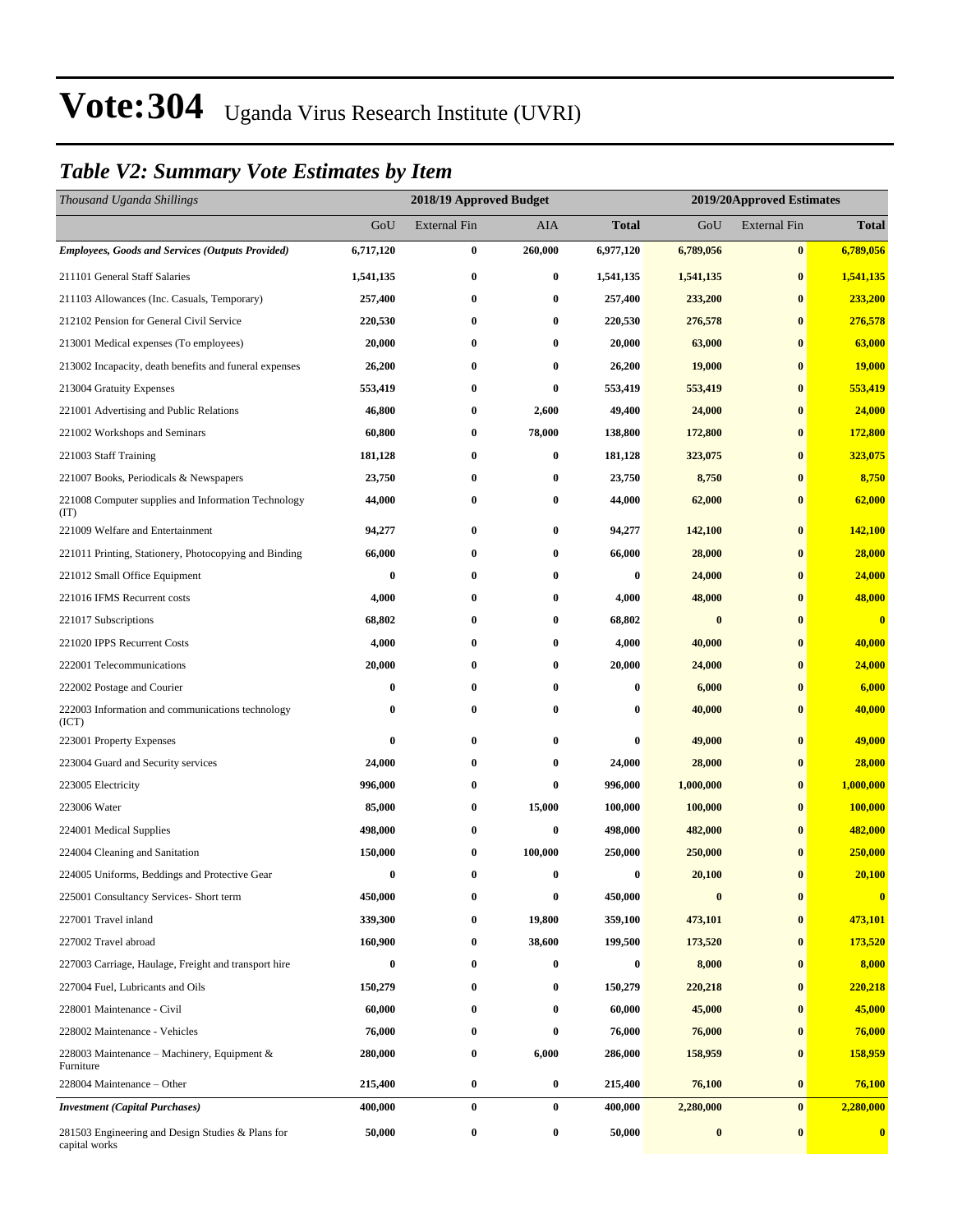| 312102 Residential Buildings   | 150,000   |   |         | 150,000   | 2.250,000 | 2,250,000    |
|--------------------------------|-----------|---|---------|-----------|-----------|--------------|
| 312201 Transport Equipment     | 200,000   | 0 |         | 200,000   | $\bf{0}$  | $\mathbf{0}$ |
| 312211 Office Equipment        | $\bf{0}$  |   |         | $\bf{0}$  | 30,000    | 30,000       |
| <b>Grand Total Vote 304</b>    | 7,117,120 |   | 260,000 | 7.377.120 | 9,069,056 | 9,069,056    |
| <b>Total Excluding Arrears</b> | 7,117,120 |   | 260,000 | 7.377.120 | 9,069,056 | 9,069,056    |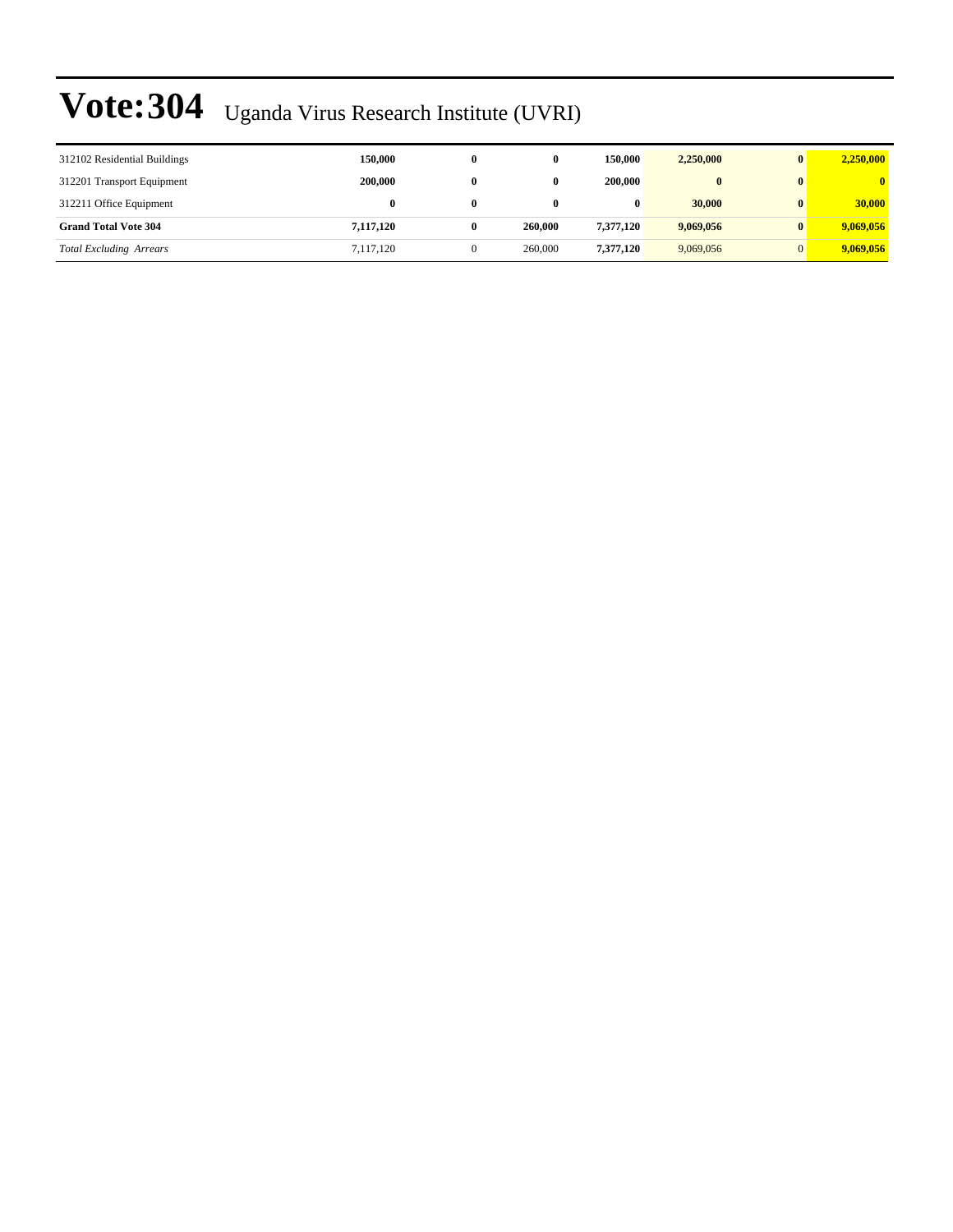### *Table V3: Detailed Estimates by Programme, Sub Programme, Output and Item*

#### *Programme :0803 Virus Research*

*Recurrent Budget Estimates*

#### **SubProgramme 01 Headquarters**

| Thousand Uganda Shillings                                |                  | 2018/19 Approved Budget |                  |              | 2019/20 Approved Estimates |                |               |
|----------------------------------------------------------|------------------|-------------------------|------------------|--------------|----------------------------|----------------|---------------|
| <b>Outputs Provided</b>                                  | Wage             | Non Wage                | <b>AIA</b>       | <b>Total</b> | Wage                       | Non Wage       | <b>Total</b>  |
| Output 080304 Administration and Support Services        |                  |                         |                  |              |                            |                |               |
| 211101 General Staff Salaries                            | 1,541,135        | $\boldsymbol{0}$        | $\boldsymbol{0}$ | 1,541,135    | 1,541,135                  | $\mathbf{0}$   | 1,541,135     |
| 211103 Allowances (Inc. Casuals, Temporary)              | $\boldsymbol{0}$ | 33,000                  | $\boldsymbol{0}$ | 33,000       | $\mathbf{0}$               | 44,000         | 44,000        |
| 212102 Pension for General Civil Service                 | $\boldsymbol{0}$ | 220,530                 | $\boldsymbol{0}$ | 220,530      | $\mathbf{0}$               | 276,578        | 276,578       |
| 213001 Medical expenses (To employees)                   | $\boldsymbol{0}$ | 8,000                   | $\boldsymbol{0}$ | 8,000        | $\mathbf{0}$               | 8,000          | 8,000         |
| 213002 Incapacity, death benefits and funeral expenses   | $\boldsymbol{0}$ | 2,000                   | $\boldsymbol{0}$ | 2,000        | $\mathbf{0}$               | 2,000          | 2,000         |
| 213004 Gratuity Expenses                                 | $\boldsymbol{0}$ | 553,419                 | $\boldsymbol{0}$ | 553,419      | $\boldsymbol{0}$           | 553,419        | 553,419       |
| 221001 Advertising and Public Relations                  | $\boldsymbol{0}$ | 46,800                  | 2,600            | 49,400       | $\mathbf{0}$               | 24,000         | 24,000        |
| 221002 Workshops and Seminars                            | $\boldsymbol{0}$ | 28,000                  | 78,000           | 106,000      | $\mathbf{0}$               | 100,000        | 100,000       |
| 221003 Staff Training                                    | $\boldsymbol{0}$ | 76,128                  | $\boldsymbol{0}$ | 76,128       | $\mathbf{0}$               | 185,598        | 185,598       |
| 221007 Books, Periodicals & Newspapers                   | $\boldsymbol{0}$ | 3,750                   | $\boldsymbol{0}$ | 3,750        | $\mathbf{0}$               | 3,750          | 3,750         |
| 221008 Computer supplies and Information Technology (IT) | $\boldsymbol{0}$ | 40,000                  | $\boldsymbol{0}$ | 40,000       | $\boldsymbol{0}$           | 40,000         | 40,000        |
| 221009 Welfare and Entertainment                         | $\boldsymbol{0}$ | 20,000                  | $\boldsymbol{0}$ | 20,000       | $\mathbf{0}$               | 20,000         | 20,000        |
| 221011 Printing, Stationery, Photocopying and Binding    | $\boldsymbol{0}$ | 8,000                   | $\boldsymbol{0}$ | 8,000        | $\mathbf{0}$               | 8,000          | 8,000         |
| 221012 Small Office Equipment                            | $\boldsymbol{0}$ | $\mathbf{0}$            | $\boldsymbol{0}$ | $\bf{0}$     | $\mathbf{0}$               | 24,000         | 24,000        |
| 221016 IFMS Recurrent costs                              | $\boldsymbol{0}$ | 4,000                   | $\boldsymbol{0}$ | 4,000        | $\mathbf{0}$               | 48,000         | 48,000        |
| 221017 Subscriptions                                     | $\boldsymbol{0}$ | 18,802                  | $\boldsymbol{0}$ | 18,802       | $\boldsymbol{0}$           | $\mathbf{0}$   | $\bf{0}$      |
| 221020 IPPS Recurrent Costs                              | $\boldsymbol{0}$ | 4,000                   | $\boldsymbol{0}$ | 4,000        | $\mathbf{0}$               | 40,000         | 40,000        |
| 222001 Telecommunications                                | $\boldsymbol{0}$ | 20,000                  | $\boldsymbol{0}$ | 20,000       | $\mathbf{0}$               | 24,000         | 24,000        |
| 223001 Property Expenses                                 | $\boldsymbol{0}$ | $\overline{0}$          | $\boldsymbol{0}$ | $\bf{0}$     | $\mathbf{0}$               | 24,000         | 24,000        |
| 223004 Guard and Security services                       | $\boldsymbol{0}$ | 4,000                   | $\boldsymbol{0}$ | 4,000        | $\mathbf{0}$               | 8,000          | 8,000         |
| 223005 Electricity                                       | $\boldsymbol{0}$ | 996,000                 | $\mathbf{0}$     | 996,000      | $\boldsymbol{0}$           | 1,000,000      | 1,000,000     |
| 223006 Water                                             | $\overline{0}$   | 85,000                  | 15,000           | 100,000      | $\mathbf{0}$               | 100,000        | 100,000       |
| 224004 Cleaning and Sanitation                           | $\boldsymbol{0}$ | 150,000                 | 100,000          | 250,000      | $\mathbf{0}$               | 250,000        | 250,000       |
| 225001 Consultancy Services- Short term                  | $\boldsymbol{0}$ | 300,000                 | $\boldsymbol{0}$ | 300,000      | $\mathbf{0}$               | $\overline{0}$ | $\bf{0}$      |
| 227001 Travel inland                                     | $\boldsymbol{0}$ | 110,000                 | 19,800           | 129,800      | $\mathbf{0}$               | 129,801        | 129,801       |
| 227002 Travel abroad                                     | $\boldsymbol{0}$ | 96,500                  | 38,600           | 135,100      | $\mathbf{0}$               | 158,220        | 158,220       |
| 227003 Carriage, Haulage, Freight and transport hire     | $\mathbf{0}$     | $\boldsymbol{0}$        | $\boldsymbol{0}$ | $\bf{0}$     | $\overline{0}$             | 8,000          | 8,000         |
| 227004 Fuel, Lubricants and Oils                         | 0                | 67,579                  | 0                | 67,579       | $\mathbf{0}$               | 55,118         | <u>55,118</u> |
| 228001 Maintenance - Civil                               | $\overline{0}$   | 60,000                  | $\boldsymbol{0}$ | 60,000       | $\mathbf{0}$               | 45,000         | 45,000        |
| 228002 Maintenance - Vehicles                            | $\overline{0}$   | 56,000                  | $\boldsymbol{0}$ | 56,000       | $\mathbf{0}$               | 56,000         | 56,000        |
| 228003 Maintenance – Machinery, Equipment & Furniture    | $\boldsymbol{0}$ | 280,000                 | 6,000            | 286,000      | $\boldsymbol{0}$           | 80,000         | 80,000        |
| <b>Total Cost of Output 04</b>                           | 1,541,135        | 3,291,508               | 260,000          | 5,092,643    | 1,541,135                  | 3,315,484      | 4,856,619     |
| <b>Output 080320 Records Management Services</b>         |                  |                         |                  |              |                            |                |               |
| 221011 Printing, Stationery, Photocopying and Binding    | $\boldsymbol{0}$ | 50,000                  | $\boldsymbol{0}$ | 50,000       | $\boldsymbol{0}$           | 0              | $\mathbf{0}$  |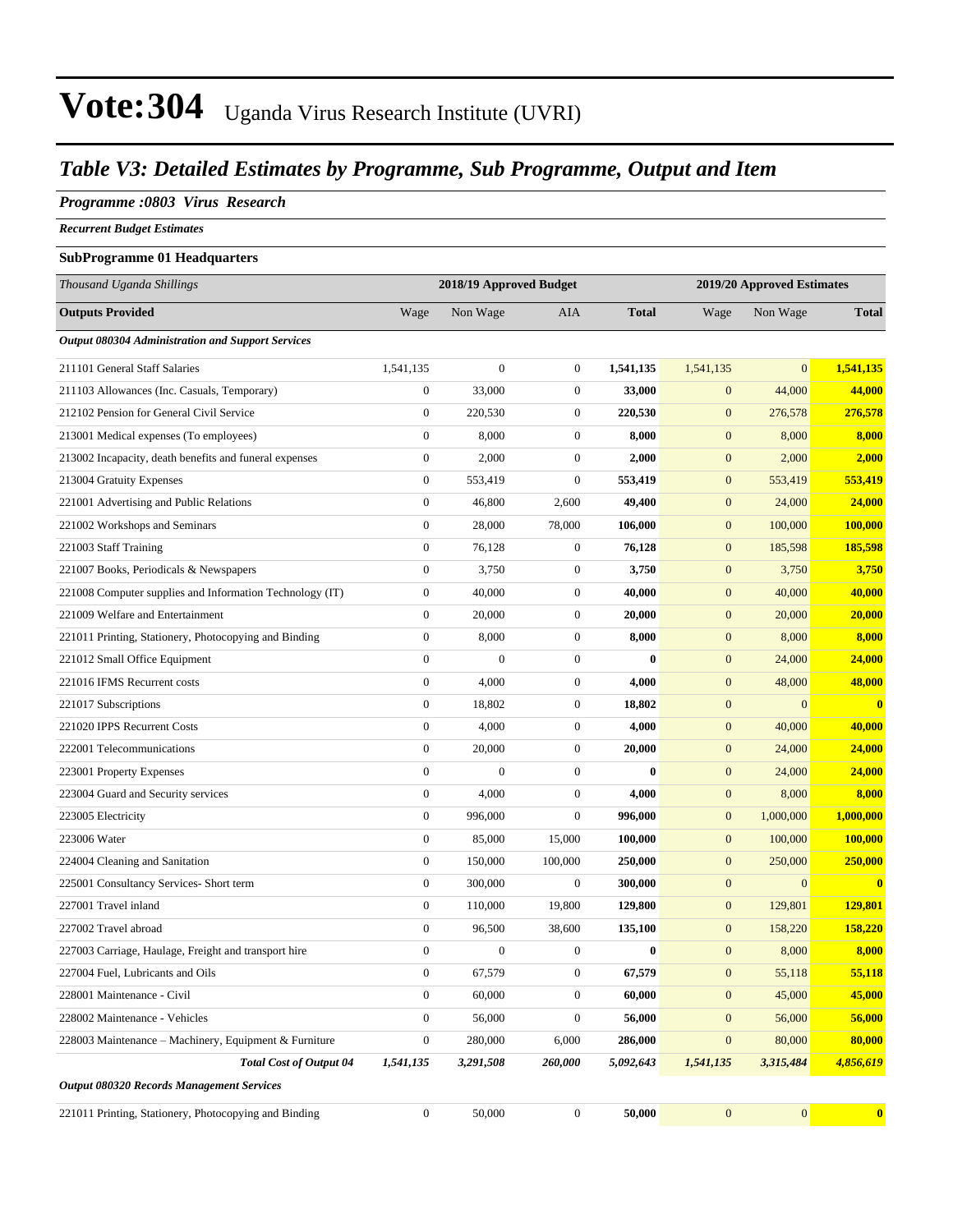| 221017 Subscriptions                                                | $\boldsymbol{0}$ | 50,000                  | $\boldsymbol{0}$ | 50,000       | $\mathbf{0}$          | $\mathbf{0}$               | $\bf{0}$              |
|---------------------------------------------------------------------|------------------|-------------------------|------------------|--------------|-----------------------|----------------------------|-----------------------|
| <b>Total Cost of Output 20</b>                                      | 0                | 100,000                 | 0                | 100,000      | $\boldsymbol{\theta}$ | $\boldsymbol{\theta}$      | $\boldsymbol{\theta}$ |
| <b>Total Cost Of Outputs Provided</b>                               | 1,541,135        | 3,391,508               | 260,000          | 5,192,643    | 1,541,135             | 3,315,484                  | 4,856,619             |
| <b>Total Cost for SubProgramme 01</b>                               | 1,541,135        | 3,391,508               | 260,000          | 5,192,643    | 1,541,135             | 3,315,484                  | 4,856,619             |
| <b>Total Excluding Arrears</b>                                      | 1,541,135        | 3,391,508               | 260,000          | 5,192,643    | 1,541,135             | 3,315,484                  | 4,856,619             |
| <b>SubProgramme 02 Health Research Services</b>                     |                  |                         |                  |              |                       |                            |                       |
| Thousand Uganda Shillings                                           |                  | 2018/19 Approved Budget |                  |              |                       | 2019/20 Approved Estimates |                       |
| <b>Outputs Provided</b>                                             | Wage             | Non Wage                | AIA              | <b>Total</b> | Wage                  | Non Wage                   | <b>Total</b>          |
| Output 080306 Arbovirology, Emerging and Remerging Disease Research |                  |                         |                  |              |                       |                            |                       |
| 211103 Allowances (Inc. Casuals, Temporary)                         | $\boldsymbol{0}$ | 4,400                   | $\boldsymbol{0}$ | 4,400        | $\mathbf{0}$          | 8,800                      | 8,800                 |
| 213001 Medical expenses (To employees)                              | $\mathbf{0}$     | $\boldsymbol{0}$        | $\boldsymbol{0}$ | $\bf{0}$     | $\mathbf{0}$          | 5,000                      | 5,000                 |
| 213002 Incapacity, death benefits and funeral expenses              | $\boldsymbol{0}$ | 20,000                  | $\boldsymbol{0}$ | 20,000       | $\boldsymbol{0}$      | 15,000                     | 15,000                |
| 221009 Welfare and Entertainment                                    | $\mathbf{0}$     | $\mathbf{0}$            | $\boldsymbol{0}$ | $\bf{0}$     | $\boldsymbol{0}$      | 20,000                     | 20,000                |
| 224001 Medical Supplies                                             | $\mathbf{0}$     | 100,000                 | $\boldsymbol{0}$ | 100,000      | $\mathbf{0}$          | 100,000                    | 100,000               |
| 224005 Uniforms, Beddings and Protective Gear                       | $\mathbf{0}$     | $\overline{0}$          | $\boldsymbol{0}$ | $\bf{0}$     | $\mathbf{0}$          | 5,000                      | 5,000                 |
| 227001 Travel inland                                                | $\boldsymbol{0}$ | 55,000                  | $\boldsymbol{0}$ | 55,000       | $\mathbf{0}$          | 55,000                     | 55,000                |
| 227004 Fuel. Lubricants and Oils                                    | $\boldsymbol{0}$ | $\overline{0}$          | $\boldsymbol{0}$ | $\bf{0}$     | $\boldsymbol{0}$      | 20,700                     | 20,700                |
| 228004 Maintenance – Other                                          | $\mathbf{0}$     | 42,600                  | $\boldsymbol{0}$ | 42,600       | $\boldsymbol{0}$      | 15,000                     | <b>15,000</b>         |
| <b>Total Cost of Output 06</b>                                      | 0                | 222,000                 | 0                | 222,000      | $\boldsymbol{\theta}$ | 244,500                    | 244,500               |
| Output 080307 Ecology / Zoology Research                            |                  |                         |                  |              |                       |                            |                       |
| 211103 Allowances (Inc. Casuals, Temporary)                         | $\boldsymbol{0}$ | 13,200                  | $\boldsymbol{0}$ | 13,200       | $\mathbf{0}$          | 26,400                     | 26,400                |
| 221009 Welfare and Entertainment                                    | $\mathbf{0}$     | 32,000                  | $\boldsymbol{0}$ | 32,000       | $\mathbf{0}$          | 32,000                     | 32,000                |
| 224001 Medical Supplies                                             | $\boldsymbol{0}$ | 68,000                  | $\boldsymbol{0}$ | 68,000       | $\mathbf{0}$          | 80,000                     | 80,000                |
| 224005 Uniforms, Beddings and Protective Gear                       | $\mathbf{0}$     | $\overline{0}$          | $\boldsymbol{0}$ | $\bf{0}$     | $\boldsymbol{0}$      | 5,100                      | 5,100                 |
| 227001 Travel inland                                                | $\boldsymbol{0}$ | 8,800                   | $\boldsymbol{0}$ | 8,800        | $\boldsymbol{0}$      | 44,000                     | 44,000                |
| 227004 Fuel, Lubricants and Oils                                    | $\mathbf{0}$     | $\boldsymbol{0}$        | $\boldsymbol{0}$ | $\bf{0}$     | $\mathbf{0}$          | 18,000                     | <b>18,000</b>         |
| 228003 Maintenance – Machinery, Equipment & Furniture               | $\boldsymbol{0}$ | $\overline{0}$          | $\boldsymbol{0}$ | $\bf{0}$     | $\mathbf{0}$          | 39,000                     | 39,000                |
| <b>Total Cost of Output 07</b>                                      | 0                | 122,000                 | 0                | 122,000      | $\boldsymbol{\theta}$ | 244,500                    | 244,500               |
| Output 080308 Immunology Research                                   |                  |                         |                  |              |                       |                            |                       |
| 211103 Allowances (Inc. Casuals, Temporary)                         | $\boldsymbol{0}$ | 13,200                  | $\mathbf{0}$     | 13,200       | $\mathbf{0}$          | 26,400                     | 26,400                |
| 213001 Medical expenses (To employees)                              | $\boldsymbol{0}$ | 12,000                  | 0                | 12,000       | $\mathbf{0}$          | 16,000                     | 16,000                |
| 221008 Computer supplies and Information Technology (IT)            | $\boldsymbol{0}$ | 4,000                   | $\boldsymbol{0}$ | 4,000        | $\boldsymbol{0}$      | 4,000                      | 4,000                 |
| 221011 Printing, Stationery, Photocopying and Binding               | $\boldsymbol{0}$ | $\boldsymbol{0}$        | $\boldsymbol{0}$ | $\bf{0}$     | $\boldsymbol{0}$      | 8,000                      | 8,000                 |
| 224001 Medical Supplies                                             | $\boldsymbol{0}$ | 120,000                 | $\boldsymbol{0}$ | 120,000      | $\mathbf{0}$          | 80,000                     | 80,000                |
| 227001 Travel inland                                                | $\boldsymbol{0}$ | $\boldsymbol{0}$        | $\boldsymbol{0}$ | $\bf{0}$     | $\boldsymbol{0}$      | 44,000                     | 44,000                |
| 227004 Fuel, Lubricants and Oils                                    | $\boldsymbol{0}$ | $\boldsymbol{0}$        | $\boldsymbol{0}$ | $\bf{0}$     | $\mathbf{0}$          | 45,000                     | 45,000                |
| 228004 Maintenance – Other                                          | $\boldsymbol{0}$ | 72,800                  | $\boldsymbol{0}$ | 72,800       | $\boldsymbol{0}$      | 21,100                     | 21,100                |
| <b>Total Cost of Output 08</b>                                      | 0                | 222,000                 | 0                | 222,000      | $\pmb{\theta}$        | 244,500                    | 244,500               |
| Output 080309 General Virology Research                             |                  |                         |                  |              |                       |                            |                       |
| 211103 Allowances (Inc. Casuals, Temporary)                         | $\boldsymbol{0}$ | 4,400                   | $\boldsymbol{0}$ | 4,400        | $\boldsymbol{0}$      | 8,800                      | 8,800                 |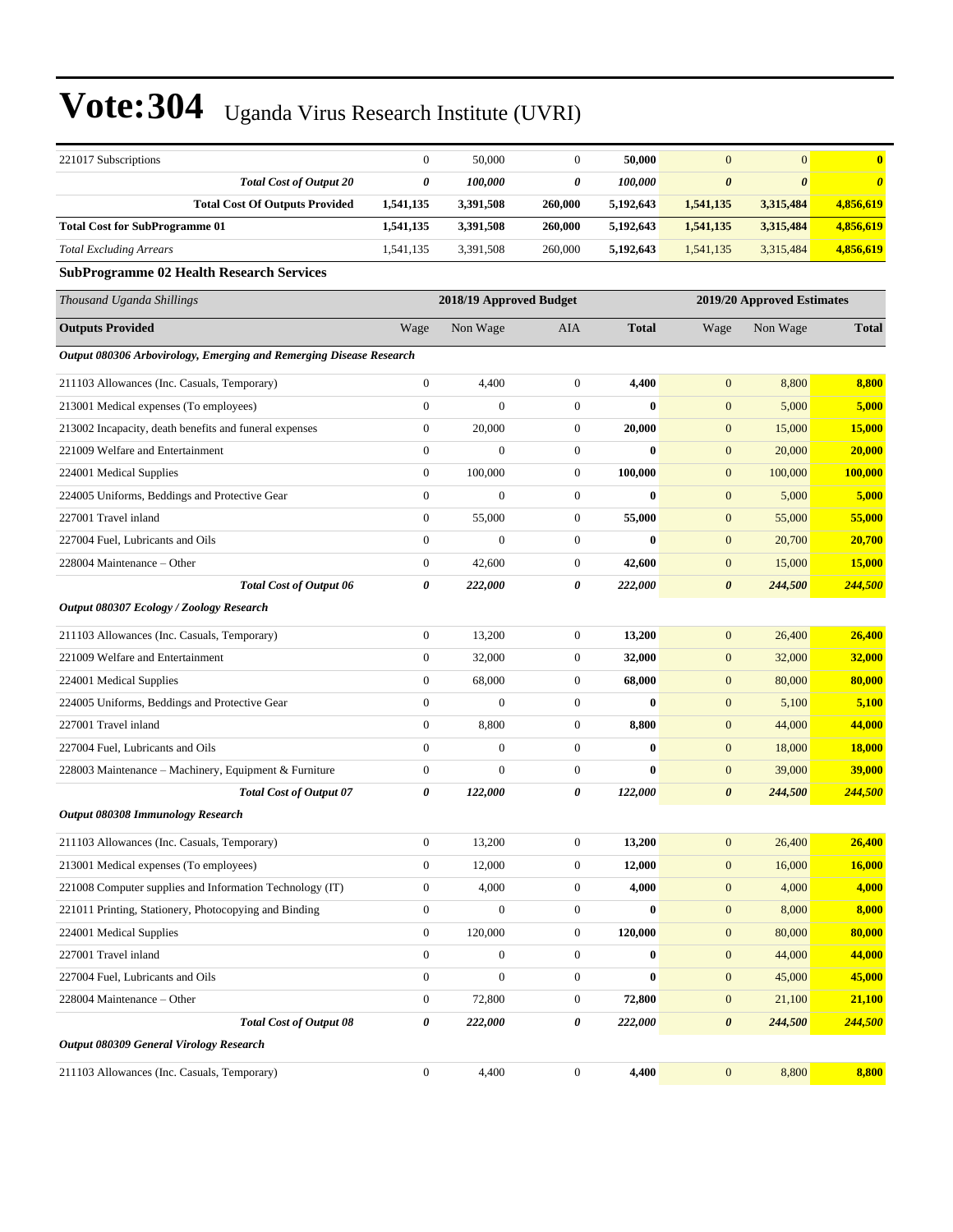| 213002 Incapacity, death benefits and funeral expenses   | $\mathbf{0}$     | 200              | $\boldsymbol{0}$      | 200       | $\mathbf{0}$<br>2,000            | 2,000        |
|----------------------------------------------------------|------------------|------------------|-----------------------|-----------|----------------------------------|--------------|
| 221009 Welfare and Entertainment                         | $\mathbf{0}$     | $\overline{0}$   | $\boldsymbol{0}$      | $\bf{0}$  | $\mathbf{0}$<br>10,000           | 10,000       |
| 224001 Medical Supplies                                  | $\boldsymbol{0}$ | 100,000          | $\boldsymbol{0}$      | 100,000   | $\mathbf{0}$<br>100,000          | 100,000      |
| 224005 Uniforms, Beddings and Protective Gear            | $\boldsymbol{0}$ | $\mathbf{0}$     | $\boldsymbol{0}$      | $\bf{0}$  | $\mathbf{0}$<br>5,000            | 5,000        |
| 227001 Travel inland                                     | $\boldsymbol{0}$ | 79,200           | $\boldsymbol{0}$      | 79,200    | $\mathbf{0}$<br>77,000           | 77,000       |
| 227002 Travel abroad                                     | $\boldsymbol{0}$ | 64,400           | $\boldsymbol{0}$      | 64,400    | $\boldsymbol{0}$<br>15,300       | 15,300       |
| 227004 Fuel, Lubricants and Oils                         | $\boldsymbol{0}$ | 34,000           | $\boldsymbol{0}$      | 34,000    | $\mathbf{0}$<br>26,400           | 26,400       |
| <b>Total Cost of Output 09</b>                           | 0                | 282,200          | $\boldsymbol{\theta}$ | 282,200   | $\boldsymbol{\theta}$<br>244,500 | 244,500      |
| <b>Output 080310 Entomology Research</b>                 |                  |                  |                       |           |                                  |              |
| 211103 Allowances (Inc. Casuals, Temporary)              | $\boldsymbol{0}$ | 26,400           | $\boldsymbol{0}$      | 26,400    | $\mathbf{0}$<br>22,000           | 22,000       |
| 221002 Workshops and Seminars                            | $\boldsymbol{0}$ | 32,800           | $\boldsymbol{0}$      | 32,800    | $\boldsymbol{0}$<br>32,800       | 32,800       |
| 221003 Staff Training                                    | $\mathbf{0}$     | 5,000            | $\boldsymbol{0}$      | 5,000     | $\boldsymbol{0}$<br>5,000        | 5,000        |
| 221007 Books, Periodicals & Newspapers                   | $\mathbf{0}$     | $\theta$         | $\boldsymbol{0}$      | $\bf{0}$  | $\mathbf{0}$<br>1,000            | 1,000        |
| 224001 Medical Supplies                                  | $\boldsymbol{0}$ | 110,000          | $\boldsymbol{0}$      | 110,000   | $\boldsymbol{0}$<br>110,000      | 110,000      |
| 224005 Uniforms, Beddings and Protective Gear            | $\boldsymbol{0}$ | $\mathbf{0}$     | $\boldsymbol{0}$      | $\bf{0}$  | $\boldsymbol{0}$<br>5,000        | 5,000        |
| 227001 Travel inland                                     | $\boldsymbol{0}$ | 44,000           | $\boldsymbol{0}$      | 44,000    | $\boldsymbol{0}$<br>44,000       | 44,000       |
| 227004 Fuel, Lubricants and Oils                         | $\mathbf{0}$     | 3,800            | $\boldsymbol{0}$      | 3,800     | $\boldsymbol{0}$<br>24,200       | 24,200       |
| <b>Total Cost of Output 10</b>                           | 0                | 222,000          | 0                     | 222,000   | $\boldsymbol{\theta}$<br>244,000 | 244,000      |
| Output 080311 Epidemiology and Data Management Research  |                  |                  |                       |           |                                  |              |
| 211103 Allowances (Inc. Casuals, Temporary)              | $\boldsymbol{0}$ | 8,800            | $\boldsymbol{0}$      | 8,800     | $\mathbf{0}$<br>8,800            | 8,800        |
| 221002 Workshops and Seminars                            | $\boldsymbol{0}$ | $\mathbf{0}$     | $\boldsymbol{0}$      | $\bf{0}$  | $\mathbf{0}$<br>40,000           | 40,000       |
| 221003 Staff Training                                    | $\boldsymbol{0}$ | $\boldsymbol{0}$ | $\boldsymbol{0}$      | $\bf{0}$  | $\boldsymbol{0}$<br>12,477       | 12,477       |
| 221008 Computer supplies and Information Technology (IT) | $\boldsymbol{0}$ | $\mathbf{0}$     | $\boldsymbol{0}$      | $\bf{0}$  | $\boldsymbol{0}$<br>8,000        | 8,000        |
| 222003 Information and communications technology (ICT)   | $\boldsymbol{0}$ | $\mathbf{0}$     | $\boldsymbol{0}$      | $\bf{0}$  | $\mathbf{0}$<br>40,000           | 40,000       |
| 224001 Medical Supplies                                  | $\overline{0}$   | $\mathbf{0}$     | $\boldsymbol{0}$      | $\bf{0}$  | $\mathbf{0}$<br>12,000           | 12,000       |
| 225001 Consultancy Services- Short term                  | $\boldsymbol{0}$ | 150,000          | $\boldsymbol{0}$      | 150,000   | $\boldsymbol{0}$<br>$\mathbf{0}$ | $\mathbf{0}$ |
| 227001 Travel inland                                     | $\boldsymbol{0}$ | 42,300           | $\boldsymbol{0}$      | 42,300    | $\mathbf{0}$<br>44,000           | 44,000       |
| 227004 Fuel, Lubricants and Oils                         | $\boldsymbol{0}$ | 10,900           | $\boldsymbol{0}$      | 10,900    | $\boldsymbol{0}$<br>13,200       | 13,200       |
| 228003 Maintenance - Machinery, Equipment & Furniture    | $\boldsymbol{0}$ | $\mathbf{0}$     | $\boldsymbol{0}$      | $\bf{0}$  | $\mathbf{0}$<br>39,959           | 39,959       |
| 228004 Maintenance – Other                               | $\boldsymbol{0}$ | 100,000          | $\boldsymbol{0}$      | 100,000   | $\mathbf{0}$<br>40,000           | 40,000       |
| <b>Total Cost of Output 11</b>                           | 0                | 312,000          | 0                     | 312,000   | $\boldsymbol{\theta}$<br>258,436 | 258,436      |
| Output 080319 Human Resource Management Services         |                  |                  |                       |           |                                  |              |
| 211103 Allowances (Inc. Casuals, Temporary)              | $\boldsymbol{0}$ | 110,000          | $\boldsymbol{0}$      | 110,000   | $\boldsymbol{0}$<br>66,000       | 66,000       |
| 213001 Medical expenses (To employees)                   | $\boldsymbol{0}$ | $\boldsymbol{0}$ | $\boldsymbol{0}$      | $\bf{0}$  | $\boldsymbol{0}$<br>30,000       | 30,000       |
| 221003 Staff Training                                    | $\boldsymbol{0}$ | 80,000           | $\boldsymbol{0}$      | 80,000    | $\boldsymbol{0}$<br>100,000      | 100,000      |
| 221009 Welfare and Entertainment                         | $\mathbf{0}$     | 42,277           | $\boldsymbol{0}$      | 42,277    | 46,000<br>$\mathbf{0}$           | 46,000       |
| 223004 Guard and Security services                       | $\mathbf{0}$     | 20,000           | $\boldsymbol{0}$      | 20,000    | $\mathbf{0}$<br>20,000           | 20,000       |
| <b>Total Cost of Output 19</b>                           | 0                | 252,277          | 0                     | 252,277   | $\boldsymbol{\theta}$<br>262,000 | 262,000      |
| Output 080320 Records Management Services                |                  |                  |                       |           |                                  |              |
| 221007 Books, Periodicals & Newspapers                   | $\boldsymbol{0}$ | $\boldsymbol{0}$ | $\boldsymbol{0}$      | $\bf{0}$  | $\mathbf{0}$<br>4,000            | 4,000        |
| 221008 Computer supplies and Information Technology (IT) | $\boldsymbol{0}$ | $\boldsymbol{0}$ | $\boldsymbol{0}$      | $\bf{0}$  | $\mathbf{0}$<br>10,000           | 10,000       |
| 221009 Welfare and Entertainment                         | $\boldsymbol{0}$ | $\boldsymbol{0}$ | $\boldsymbol{0}$      | $\pmb{0}$ | $\mathbf{0}$<br>6,000            | 6,000        |
| 221011 Printing, Stationery, Photocopying and Binding    | $\boldsymbol{0}$ | $\boldsymbol{0}$ | $\boldsymbol{0}$      | $\bf{0}$  | $\mathbf{0}$<br>4,000            | 4,000        |
| 222002 Postage and Courier                               | $\boldsymbol{0}$ | $\boldsymbol{0}$ | $\boldsymbol{0}$      | $\pmb{0}$ | $\mathbf{0}$<br>6,000            | 6,000        |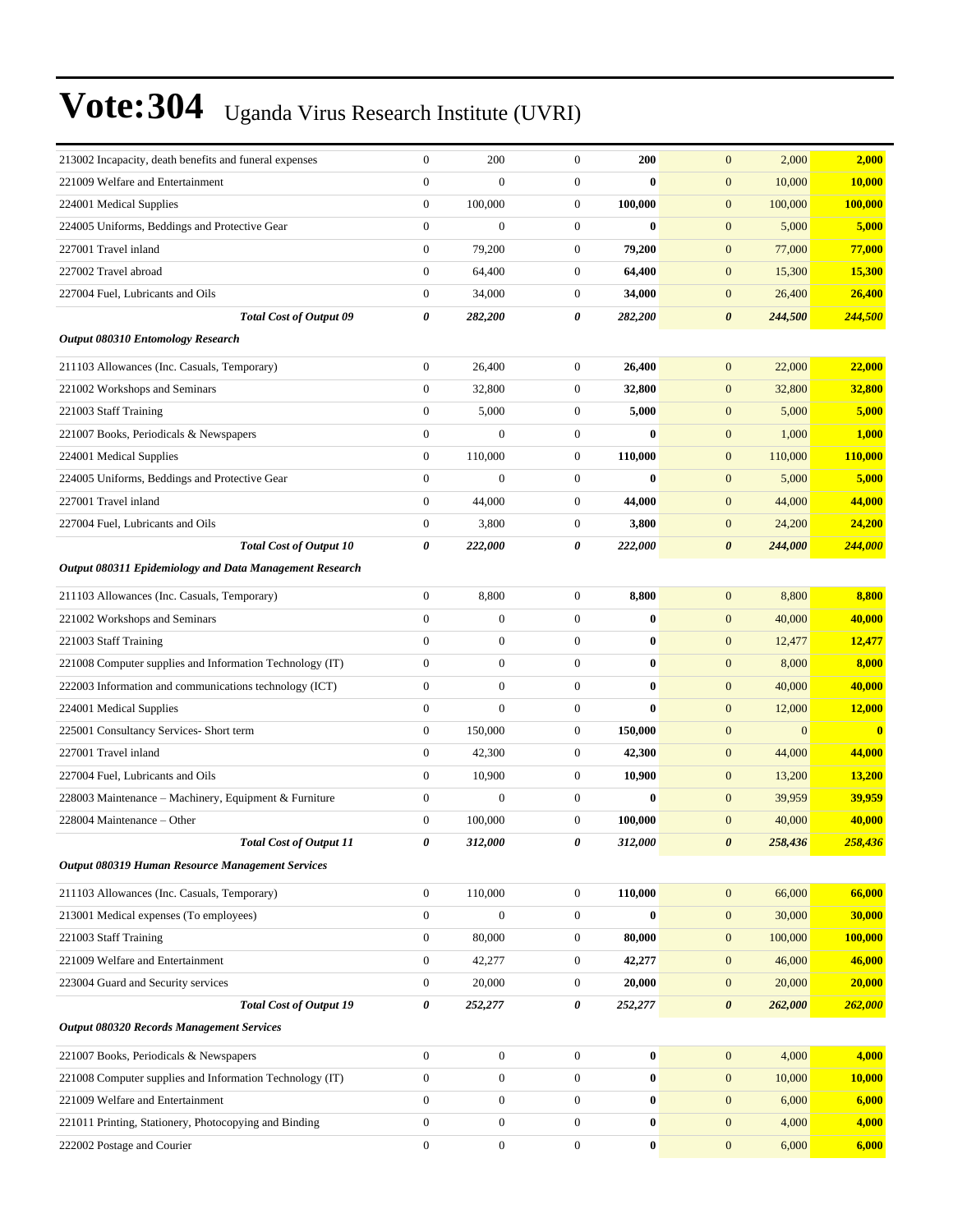| 227001 Travel inland                                                   | $\mathbf{0}$            | $\mathbf{0}$                  | $\mathbf{0}$          | $\bf{0}$     | $\mathbf{0}$               | 10,000                     | 10,000                |  |
|------------------------------------------------------------------------|-------------------------|-------------------------------|-----------------------|--------------|----------------------------|----------------------------|-----------------------|--|
| <b>Total Cost of Output 20</b>                                         | $\boldsymbol{\theta}$   | 0                             | 0                     | $\theta$     | $\boldsymbol{\theta}$      | 40,000                     | 40,000                |  |
| <b>Total Cost Of Outputs Provided</b>                                  | $\bf{0}$                | 1,634,477                     | $\bf{0}$              | 1,634,477    | $\bf{0}$                   | 1,782,436                  | 1,782,436             |  |
| <b>Total Cost for SubProgramme 02</b>                                  | $\bf{0}$                | 1,634,477                     | $\bf{0}$              | 1,634,477    | $\bf{0}$                   | 1,782,436                  | 1,782,436             |  |
| <b>Total Excluding Arrears</b>                                         | $\boldsymbol{0}$        | 1,634,477                     | $\boldsymbol{0}$      | 1,634,477    | $\mathbf{0}$               | 1,782,436                  | 1,782,436             |  |
| <b>SubProgramme 03 Internal Audit</b>                                  |                         |                               |                       |              |                            |                            |                       |  |
| Thousand Uganda Shillings                                              | 2018/19 Approved Budget |                               |                       |              | 2019/20 Approved Estimates |                            |                       |  |
| <b>Outputs Provided</b>                                                | Wage                    | Non Wage                      | AIA                   | <b>Total</b> | Wage                       | Non Wage                   | <b>Total</b>          |  |
| <b>Output 080304 Administration and Support Services</b>               |                         |                               |                       |              |                            |                            |                       |  |
| 211103 Allowances (Inc. Casuals, Temporary)                            | $\boldsymbol{0}$        | 44,000                        | $\theta$              | 44,000       | $\mathbf{0}$               | 22,000                     | 22,000                |  |
| 213001 Medical expenses (To employees)                                 | $\overline{0}$          | $\mathbf{0}$                  | $\mathbf{0}$          | $\bf{0}$     | $\mathbf{0}$               | 4,000                      | 4,000                 |  |
| 213002 Incapacity, death benefits and funeral expenses                 | $\boldsymbol{0}$        | 4,000                         | $\boldsymbol{0}$      | 4,000        | $\boldsymbol{0}$           | $\mathbf{0}$               | $\bf{0}$              |  |
| 221003 Staff Training                                                  | $\boldsymbol{0}$        | 20,000                        | $\boldsymbol{0}$      | 20,000       | $\mathbf{0}$               | 20,000                     | 20,000                |  |
| 221009 Welfare and Entertainment                                       | $\boldsymbol{0}$        | $\mathbf{0}$                  | $\boldsymbol{0}$      | $\bf{0}$     | $\mathbf{0}$               | 8,100                      | 8,100                 |  |
| 221011 Printing, Stationery, Photocopying and Binding                  | $\boldsymbol{0}$        | 8,000                         | $\overline{0}$        | 8,000        | $\mathbf{0}$               | 8,000                      | 8,000                 |  |
| 223001 Property Expenses                                               | $\overline{0}$          | $\mathbf{0}$                  | $\mathbf{0}$          | $\bf{0}$     | $\mathbf{0}$               | 25,000                     | 25,000                |  |
| 227001 Travel inland                                                   | $\boldsymbol{0}$        | $\mathbf{0}$                  | $\boldsymbol{0}$      | $\bf{0}$     | $\mathbf{0}$               | 25,300                     | 25,300                |  |
| 227004 Fuel. Lubricants and Oils                                       | $\boldsymbol{0}$        | 34,000                        | $\boldsymbol{0}$      | 34,000       | $\mathbf{0}$               | 17,600                     | 17,600                |  |
| 228002 Maintenance - Vehicles                                          | $\boldsymbol{0}$        | 20,000                        | $\boldsymbol{0}$      | 20,000       | $\mathbf{0}$               | 20,000                     | 20,000                |  |
| <b>Total Cost of Output 04</b>                                         | 0                       | 130,000                       | 0                     | 130,000      | $\boldsymbol{\theta}$      | 150,000                    | 150,000               |  |
| <b>Output 080320 Records Management Services</b>                       |                         |                               |                       |              |                            |                            |                       |  |
| 221007 Books, Periodicals & Newspapers                                 | $\boldsymbol{0}$        | 20,000                        | $\boldsymbol{0}$      | 20,000       | $\mathbf{0}$               | $\mathbf{0}$               | $\bf{0}$              |  |
| <b>Total Cost of Output 20</b>                                         | 0                       | 20,000                        | $\boldsymbol{\theta}$ | 20,000       | $\boldsymbol{\theta}$      | $\boldsymbol{\theta}$      | $\boldsymbol{\theta}$ |  |
| <b>Total Cost Of Outputs Provided</b>                                  | $\bf{0}$                | 150,000                       | $\bf{0}$              | 150,000      | $\bf{0}$                   | 150,000                    | 150,000               |  |
| <b>Total Cost for SubProgramme 03</b>                                  | $\bf{0}$                | 150,000                       | $\bf{0}$              | 150,000      | $\bf{0}$                   | 150,000                    | 150,000               |  |
| <b>Total Excluding Arrears</b>                                         | $\boldsymbol{0}$        | 150,000                       | $\mathbf{0}$          | 150,000      | $\mathbf{0}$               | 150,000                    | 150,000               |  |
| <b>Development Budget Estimates</b>                                    |                         |                               |                       |              |                            |                            |                       |  |
| <b>Project 1437 Institutional Support to UVRI</b>                      |                         |                               |                       |              |                            |                            |                       |  |
| Thousand Uganda Shillings                                              |                         | 2018/19 Approved Budget       |                       |              |                            | 2019/20 Approved Estimates |                       |  |
| <b>Capital Purchases</b>                                               |                         | <b>GoU Dev't External Fin</b> | <b>AIA</b>            | <b>Total</b> |                            | GoU Dev't External Fin     | <b>Total</b>          |  |
| Output 080375 Purchase of Motor Vehicles and Other Transport Equipment |                         |                               |                       |              |                            |                            |                       |  |
| 312201 Transport Equipment                                             | 200,000                 | $\boldsymbol{0}$              | $\mathbf{0}$          | 200,000      | $\boldsymbol{0}$           | $\boldsymbol{0}$           | $\bf{0}$              |  |
| Total Cost Of Output 080375                                            | 200,000                 | 0                             | 0                     | 200,000      | $\boldsymbol{\theta}$      | $\pmb{\theta}$             | $\boldsymbol{\theta}$ |  |
| Output 080377 Purchase of Specialised Machinery and Equipment          |                         |                               |                       |              |                            |                            |                       |  |
| 312211 Office Equipment                                                | $\boldsymbol{0}$        | $\boldsymbol{0}$              | $\mathbf{0}$          | $\pmb{0}$    | 30,000                     | $\boldsymbol{0}$           | 30,000                |  |
| <b>Total Cost Of Output 080377</b>                                     | 0                       | 0                             | 0                     | 0            | 30,000                     | $\pmb{\theta}$             | 30,000                |  |
| <b>Total Cost for Capital Purchases</b>                                | 200,000                 | $\boldsymbol{0}$              | $\mathbf{0}$          | 200,000      | 30,000                     | $\mathbf{0}$               | 30,000                |  |
| <b>Total Cost for Project: 1437</b>                                    | 200,000                 | $\boldsymbol{0}$              | $\boldsymbol{0}$      | 200,000      | 30,000                     | $\boldsymbol{0}$           | 30,000                |  |
| <b>Total Excluding Arrears</b>                                         | 200,000                 | $\boldsymbol{0}$              | $\boldsymbol{0}$      | 200,000      | 30,000                     | $\boldsymbol{0}$           | 30,000                |  |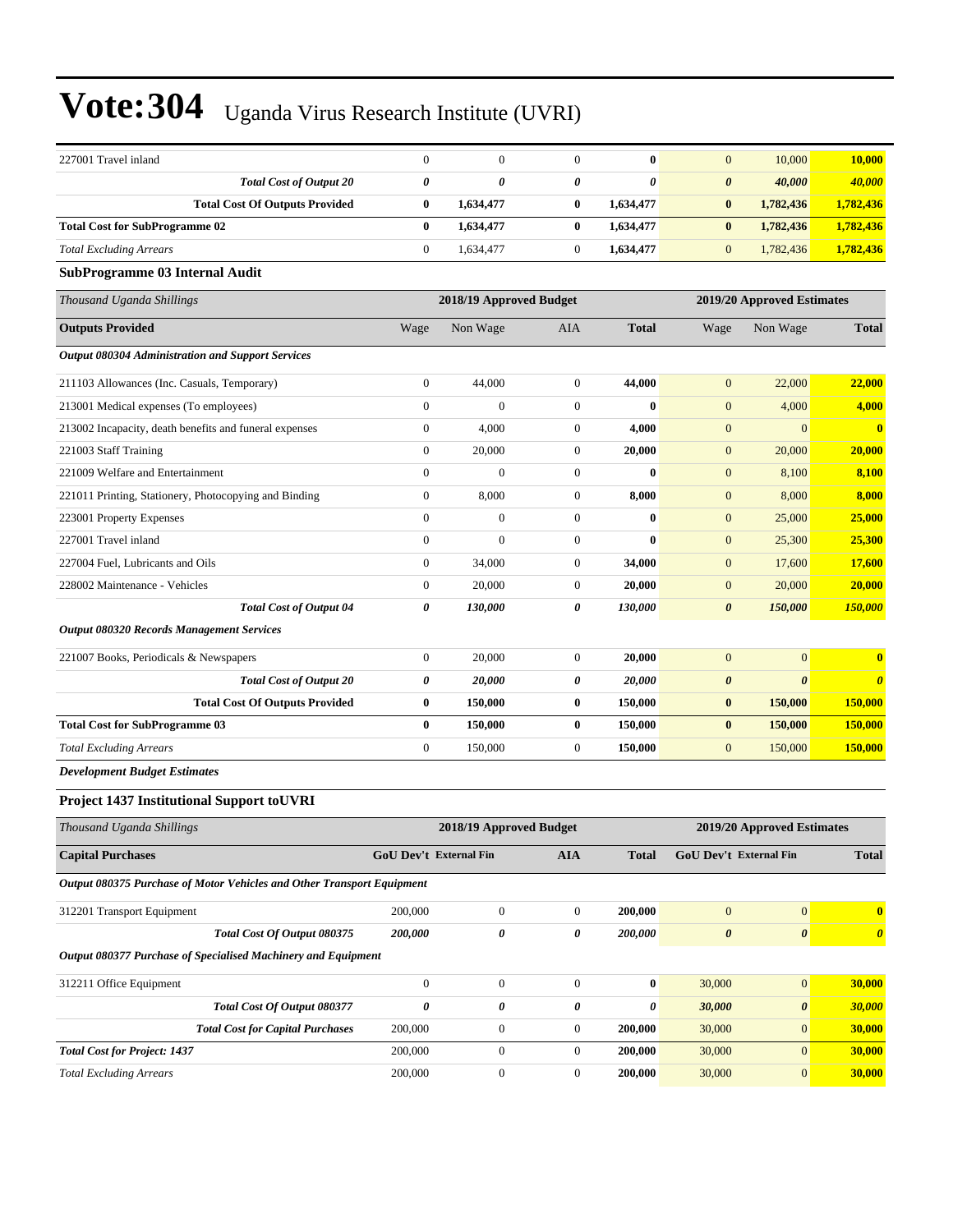#### **Project 1442 UVRI Infrastructual Development Project**

| Thousand Uganda Shillings                                             |                               | 2018/19 Approved Budget |                | 2019/20 Approved Estimates |                               |                       |              |
|-----------------------------------------------------------------------|-------------------------------|-------------------------|----------------|----------------------------|-------------------------------|-----------------------|--------------|
| <b>Capital Purchases</b>                                              | <b>GoU Dev't External Fin</b> |                         | <b>AIA</b>     | <b>Total</b>               | <b>GoU</b> Dev't External Fin |                       | <b>Total</b> |
| Output 080372 Government Buildings and Administrative Insfrastructure |                               |                         |                |                            |                               |                       |              |
| 281503 Engineering and Design Studies & Plans for capital<br>works    | 50,000                        | $\boldsymbol{0}$        | $\theta$       | 50,000                     | $\overline{0}$                | $\mathbf{0}$          | $\bf{0}$     |
| 312102 Residential Buildings                                          | 150,000                       | $\mathbf{0}$            | $\overline{0}$ | 150,000                    | 2,250,000                     | $\overline{0}$        | 2,250,000    |
| Total Cost Of Output 080372                                           | 200,000                       | 0                       | 0              | 200,000                    | 2,250,000                     | $\boldsymbol{\theta}$ | 2,250,000    |
| <b>Total Cost for Capital Purchases</b>                               | 200,000                       | $\boldsymbol{0}$        | $\overline{0}$ | 200,000                    | 2,250,000                     | $\mathbf{0}$          | 2,250,000    |
| <b>Total Cost for Project: 1442</b>                                   | 200,000                       | $\boldsymbol{0}$        | $\overline{0}$ | 200,000                    | 2,250,000                     | $\overline{0}$        | 2,250,000    |
| <b>Total Excluding Arrears</b>                                        | 200,000                       | $\boldsymbol{0}$        | $\overline{0}$ | 200,000                    | 2,250,000                     | $\overline{0}$        | 2,250,000    |
|                                                                       | GoU                           | <b>External Fin</b>     | <b>AIA</b>     | <b>Total</b>               | GoU                           | <b>External Fin</b>   | <b>Total</b> |
| <b>Total Cost for Programme 03</b>                                    | 7,117,120                     | $\bf{0}$                | 260,000        | 7,377,120                  | 9,069,056                     | $\bf{0}$              | 9,069,056    |
| <b>Total Excluding Arrears</b>                                        | 7,117,120                     | $\mathbf{0}$            | 260,000        | 7,377,120                  | 9,069,056                     | $\overline{0}$        | 9,069,056    |
|                                                                       | GoU                           | <b>External Fin</b>     | <b>AIA</b>     | <b>Total</b>               | GoU                           | <b>External Fin.</b>  | <b>Total</b> |
| <b>Grand Total for Vote 304</b>                                       | 7,117,120                     | $\bf{0}$                | 260,000        | 7,377,120                  | 9,069,056                     | $\bf{0}$              | 9,069,056    |
| <b>Total Excluding Arrears</b>                                        | 7,117,120                     | $\mathbf{0}$            | 260,000        | 7,377,120                  | 9,069,056                     | $\overline{0}$        | 9,069,056    |